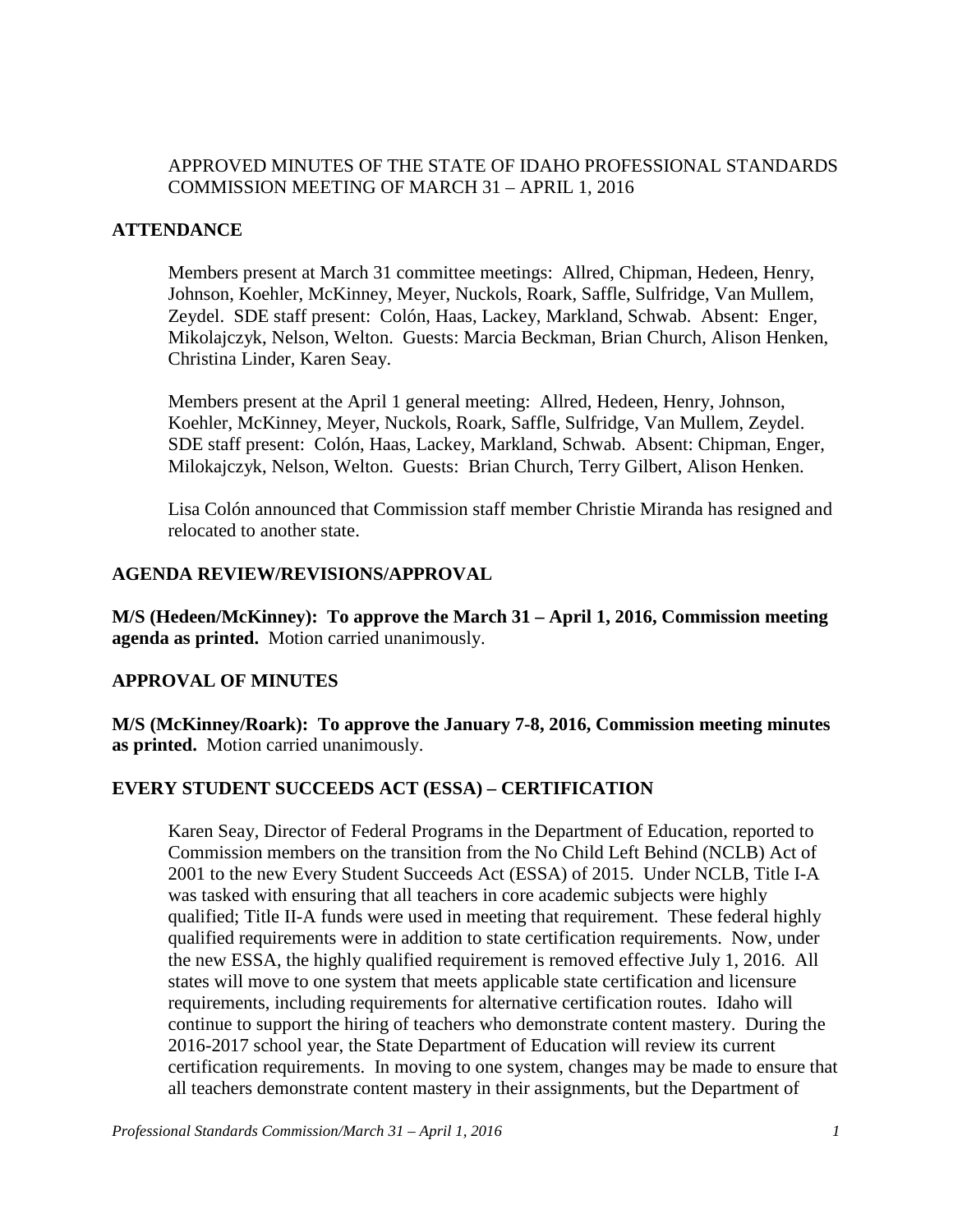Education will keep districts updated in this area. During this same 2016-2017 school year, all states must continue to comply with the special education certification requirements of the Individuals with Disabilities Education Act (IDEA) of the past. Under that act, special education teachers must 1) have obtained full certification as a special education teacher (including certification obtained through certification alternative routes) or passed the state's special education teacher licensing examination and hold a license to teach in the state as a special education teacher; 2) not have had special education certification or licensure requirements waived on an emergency, temporary, or provisional basis; and 3) hold at least a bachelor's degree.

### **STATE BOARD REPORT**

Alison Henken, K-12 Accountability and Projects Program Manager in the State Board office, reported on the following board items:

- 1. The State Board has received feedback recently from the U.S. Department of Education on the need to review Idaho's standards for administrators and possibly adjust where those standards are on the schedule for updating, as there have been a number of changes nationally in recommendations for administrator standards.
- 2. In July of 2015, statute became effective requiring 3 credits of teacher evaluation professional development credit for all school administrators. The higher education institutions are working on developing that coursework. The State Board is willing to develop rule related to the requirement and is requesting stakeholder feedback to further clarify the requirement language. Lisa Colón added that the Department of Education, in support of the requirement and with Title II-A dollars, is providing many face-to-face training opportunities for which college credit will be available. Some of those training opportunities will fulfill the administrator renewal requirement, and those credits can be applied to the requirement. All details can be found on the training tab at: [http://www.sde.idaho.gov/federal-programs/teacher/.](http://www.sde.idaho.gov/federal-programs/teacher/)
- 3. Last year there was language put into statute that centered on college and career advising, but there was no funding attached to the statute. This year \$5 million was put into the public school budget for college and career advising. The money is not intended to be used to pay for an existing counselor already on staff; it is intended to expand a school's offering of college and career advising, and those who are going to be providing the advising must be able to demonstrate that they have been trained to do so. Models identified to support the implementation of college and career advising include near-peer/college student mentors; student ambassadors; virtual coaching; collaborative programs; transition coordinators; high school advisors; and school counselors, teachers, or paraprofessionals.

## **ESTABLISHING CRITERIA FOR LOW-PERFORMING PREPARATION PROGRAMS**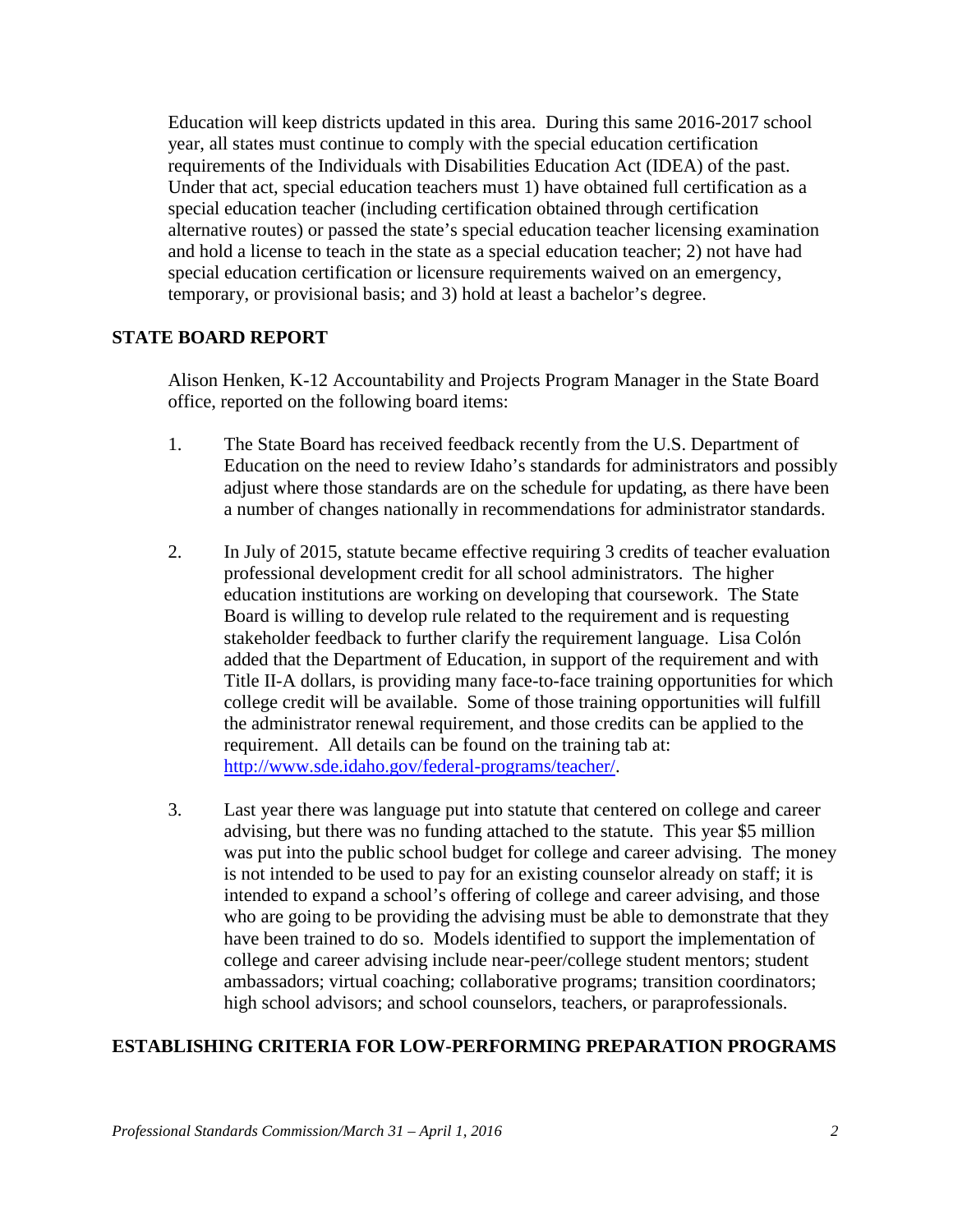Alison Henken reported that, as a requirement under Title II, the U.S. Department of Education has requested that Idaho, among other states, take action to establish criteria for low-performing or at-risk for low-performing Idaho educator preparation programs (both traditional and alternate route). As a part of that effort, this issue was discussed in both the Idaho Coalition for Educator Preparation (ICEP), which is formerly the Institutions of Higher Education (IHE) Coalition, and in the Idaho Association of Colleges for Teacher Education (IACTE). Both groups recommend that for the current reporting year (2014-2015), when there are not yet any federal regulations requiring Idaho to do more, the use of Idaho's existing program review process is the most practical and the simplest. The focus would be the program level (the individual program within the higher education institution), not the unit level (the institution). In this manner, a program would be determined low-performing or at-risk for low-performing based on its level of program review status during 2014-2015 (and, if we are able to, during 2015-2016 as well) and as finalized by the State Board of Education. A "Conditionally Approved" university program for reasons other than a low number of completers or being a new program would be "At-Risk for Low-Performing" and a "Not Approved" program would be "Low-Performing."

### **M/S (McKinney/Sulfridge): To accept and support the proposal presented by Alison Henken on behalf of ICEP concerning Low-Performing/At-Risk for Low-Performing educator preparation programs for Title II reporting and which will be forwarded for State Board of Education consideration.** Motion carried unanimously.

Alison emphasized that ICEP will continue to work on establishing criteria for lowperforming preparation programs and related processes in order to be prepared for the long-overdue federal regulations for teacher preparation that Idaho, as well as all other states, will eventually be given and have to comply with. It is anticipated that those regulations will likely require the process to include outcomes of the teacher once the teacher is in the classroom, thus making it necessary for Idaho, in the near future, to transition to a more detailed system that includes those outcomes.

## **CONSIDERATION OF STIPULATIONS/FINAL ORDERS BY FULL COMMISSION**

Deputy Attorney General Brian Church, representing the Chief Certification Officer, presented *In re Connie Scovil*, Case #21410, to the Commission to decide whether to impose discipline on Ms. Scovil's certificate and, if so, what discipline to impose. Brian Church presented the Administrative Complaint and Default Order from Hearing Officer Gilmore, and argued that the grounds stated in the Administrative Complaint were deemed admitted under Idaho Code section 33-1209 because no hearing was requested within the time limit.

**M/S (McKinney/Sulfridge): To enter a Final Order in Case #21410 revoking Ms. Scovil's certificate, based upon the allegations stated in the Administrative Complaint.** Motion carried unanimously. Commission members Allred, Chipman, Henry, Koehler, Meyer, Nuckols, and Roark were recused from voting.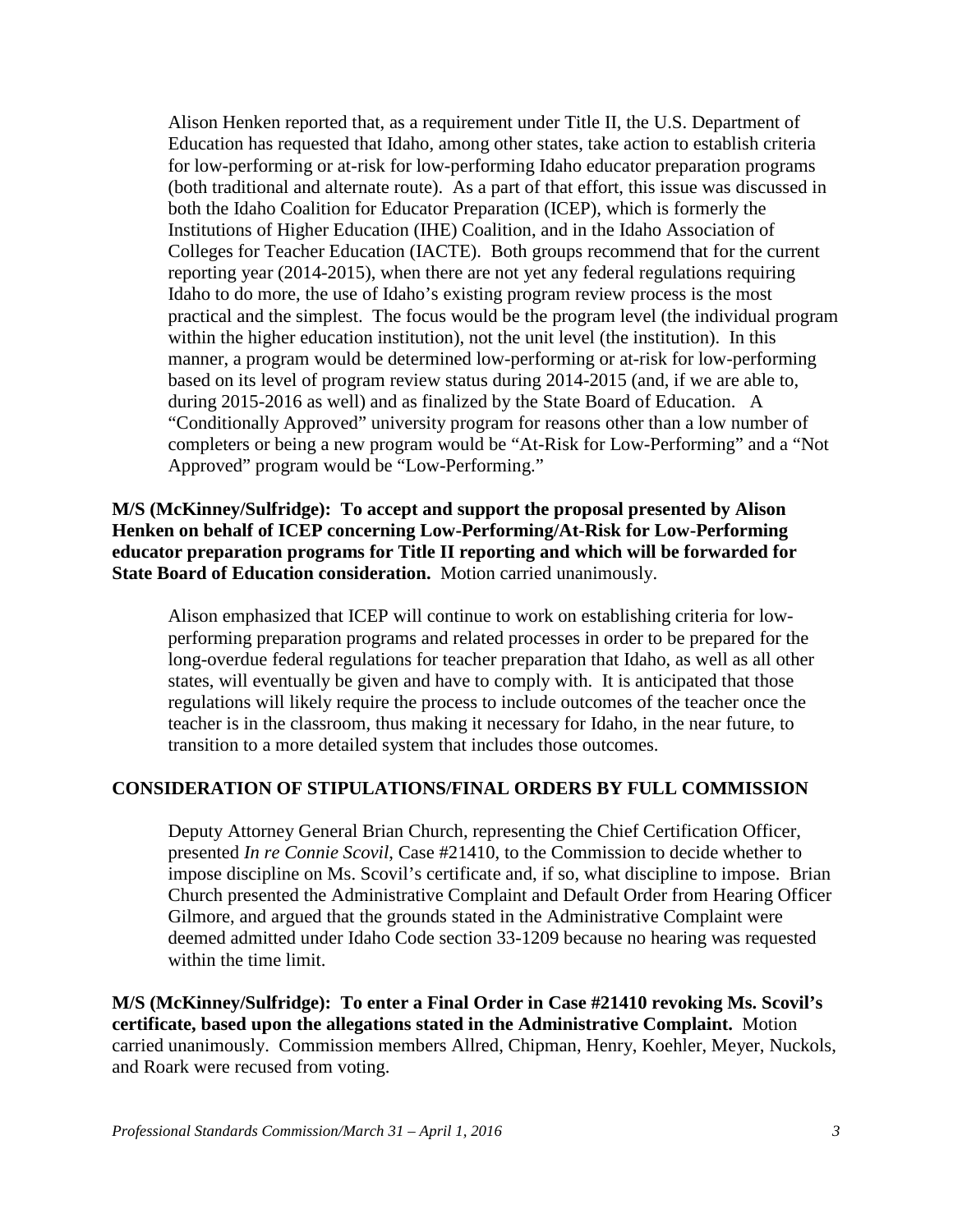Deputy Attorney General Brian Church, representing the Chief Certification Officer, presented *In re Jay M. Ostler*, Case #21416, to the Commission to decide whether to impose discipline on Mr. Ostler's certificates and, if so, what discipline to impose. Brian Church presented the Administrative Complaint and Default Order from Hearing Officer Gilmore, and argued that the grounds stated in the Administrative Complaint were deemed admitted under Idaho Code section 33-1209 because no hearing was requested within the time limit.

**M/S (Zeydel/McKinney): To enter a Final Order in Case #21416 placing conditions on Mr. Ostler's certificates (ethics course, yearly background check for first two years, adherence to district drug policy, and random drug testing for two years), based upon the allegations stated in the Administrative Complaint.** Motion carried unanimously. Commission members Allred, Chipman, Henry, Koehler, Meyer, Nuckols, and Roark were recused from voting.

Deputy Attorney General Brian Church provided the Commission with the previously considered Stipulation listed below. The Stipulation was agreed to by the respective Respondent and was previously rejected by the Commission. A Consent Order, however, was mistakenly signed and sent, purporting to adopt the Stipulation as a Final Order of the Commission. The Stipulation was re-presented by Brian Church and recommended by the Executive Committee for adoption by the Commission. The Commission members reviewed the Stipulation at the meeting and voted as follows:

**M/S (Sulfridge/Hedeen): To ratify and approve the previously considered Stipulation as written and ratify the previously entered Consent Order in Case #21327 regarding the certificate of Paul Orr.** Motion carried unanimously. Commission members Allred, Chipman, Henry, Koehler, Meyer, Nuckols, Roark, and Saffle were recused from voting.

Deputy Attorney General Brian Church provided the Commission with the previously considered Stipulation listed below. The Stipulation was agreed to by the respective Respondent and was previously rejected by the Commission. A Consent Order, however, was mistakenly signed and sent, purporting to adopt the Stipulation as a Final Order of the Commission. The Stipulation was re-presented by Brian Church and recommended by the Executive Committee for adoption by the Commission. The Commission members reviewed the Stipulation at the meeting and voted as follows:

**M/S (Sulfridge/Saffle): To ratify and approve the previously considered Stipulation as written and ratify the previously entered Consent Order in Case #21429 regarding the certificate of Johnna Martinez.** Motion carried unanimously. Commission members Allred, Chipman, Henry, Koehler, Meyer, Nuckols, and Roark were recused from voting.

Deputy Attorney General Brian Church provided the Commission with the Stipulation listed below. The Stipulation was agreed to by the respective Respondent and was presented by Brian Church and recommended by the Executive Committee for adoption by the Commission. The Commission members reviewed the Stipulation at the meeting and voted as follows: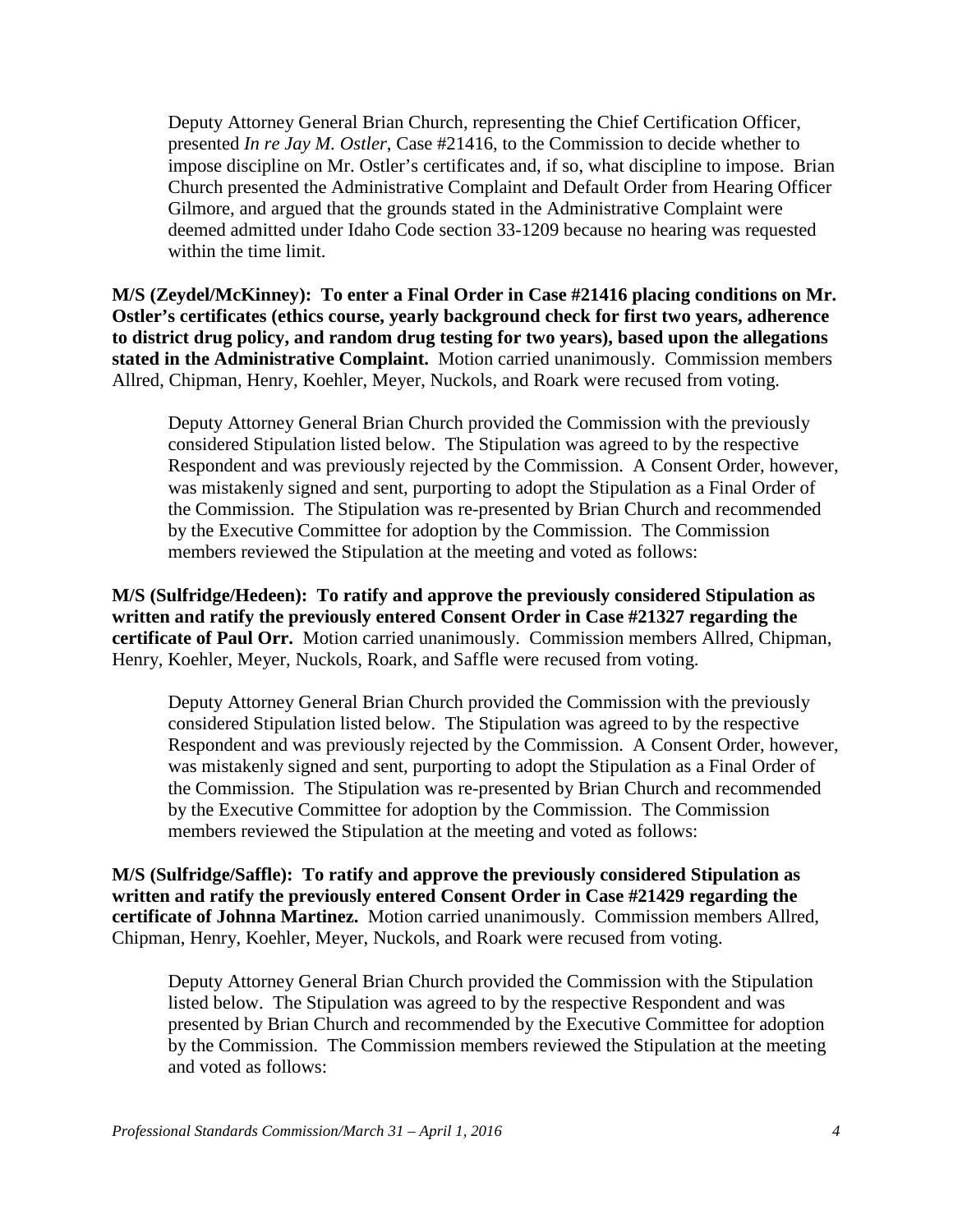**M/S (McKinney/Sulfridge): To accept the proposed Stipulation as written and enter the accompanying Consent Order in Case #21521 regarding the certificate of Robert Alverson.**  Motion carried unanimously. Commission members Allred, Henry, Koehler, Meyer, Nuckols, and Roark were recused from voting.

Deputy Attorney General Brian Church provided the Commission with the Stipulation listed below. The Stipulation was agreed to by the respective Respondent and was presented by Brian Church and recommended by the Executive Committee for adoption by the Commission. The Commission members reviewed the Stipulation at the meeting and voted as follows:

**M/S (Zeydel/McKinney): To accept the proposed Stipulation as written and enter the accompanying Consent Order in Case #21513 regarding the certificate of Miranda Bowen-Cofer.** Motion carried unanimously. Commission members Allred, Henry, Koehler, Meyer, Nuckols, and Roark were recused from voting.

Deputy Attorney General Brian Church provided the Commission with the Stipulation listed below. The Stipulation was agreed to by the respective Respondent and was presented by Brian Church and recommended by the Executive Committee for adoption by the Commission. The Commission members reviewed the Stipulation at the meeting and, having posed a question and requested discussion, voted as follows:

**M/S (Sulfridge/McKinney): To accept the proposed Stipulation as written and enter the accompanying Consent Order in Case #21542 regarding the certificate of Brent Bowman.**  Motion carried unanimously. Commission members Allred, Henry, Koehler, Meyer, Nuckols, and Roark were recused from voting.

Deputy Attorney General Brian Church provided the Commission with the Stipulation listed below. The Stipulation was agreed to by the respective Respondent and was presented by Brian Church and recommended by the Executive Committee for adoption by the Commission. The Commission members reviewed the Stipulation at the meeting and, having posed a question and requested discussion, voted as follows:

**M/S (Zeydel/Sulfridge): To accept the proposed Stipulation as written and enter the accompanying Consent Order in Case #21533 regarding the certificate of Scott Bryant.**  Motion carried unanimously. Commission members Allred, Henry, Koehler, Meyer, Nuckols, and Roark were recused from voting.

Deputy Attorney General Brian Church provided the Commission with the Stipulation listed below. The Stipulation was agreed to by the respective Respondent and was presented by Brian Church and recommended by the Executive Committee for adoption by the Commission. The Commission members reviewed the Stipulation at the meeting and voted as follows:

## **M/S (McKinney/Zeydel): To accept the proposed Stipulation as written and enter the accompanying Consent Order in Case #21544 regarding the certificate of Bryan Chase.**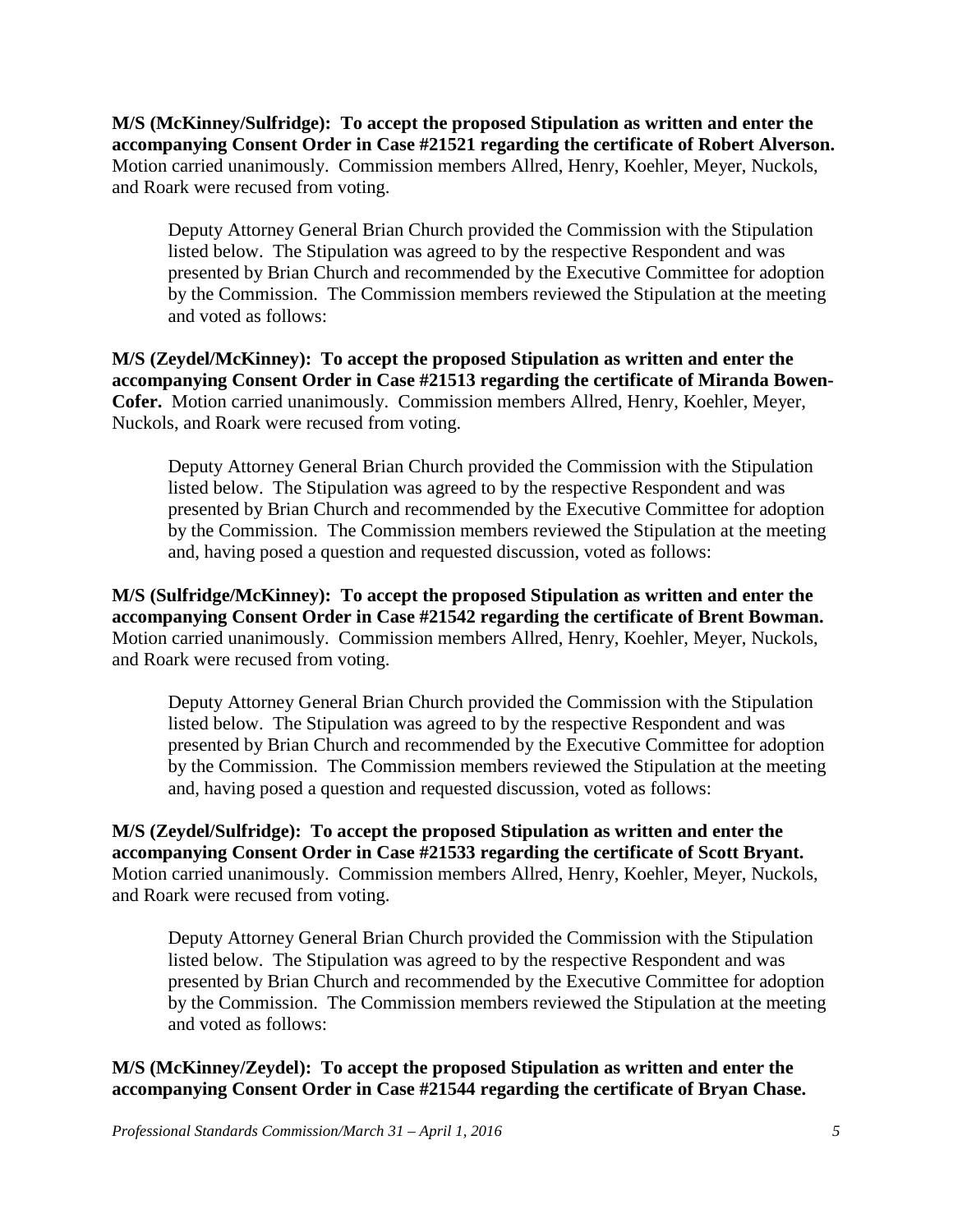Motion carried unanimously. Commission members Allred, Henry, Koehler, Meyer, Nuckols, and Roark were recused from voting.

Deputy Attorney General Brian Church provided the Commission with the Stipulation listed below. The Stipulation was agreed to by the respective Respondent and was presented by Brian Church and recommended by the Executive Committee for adoption by the Commission. The Commission members reviewed the Stipulation at the meeting and voted as follows:

**M/S (Zeydel/McKinney): To accept the proposed Stipulation as written and enter the accompanying Consent Order in Case #21546 regarding the certificate of Meredith Dahlin.**  Motion carried unanimously. Commission members Allred, Henry, Koehler, Meyer, Nuckols, and Roark were recused from voting.

Deputy Attorney General Brian Church provided the Commission with the Stipulation listed below. The Stipulation was agreed to by the respective Respondent and was presented by Brian Church and recommended by the Executive Committee for adoption by the Commission. The Commission members reviewed the Stipulation at the meeting and, having posed questions and requested discussion, voted as follows:

**M/S (Sulfridge/Zeydel): To accept the proposed Stipulation as written and enter the accompanying Consent Order in Case #21514 regarding the certificate of Pamela Houston-Powell.** Motion carried unanimously. Commission members Allred, Henry, Koehler, Meyer, Nuckols, and Roark were recused from voting.

Deputy Attorney General Brian Church provided the Commission with the Stipulation listed below. The Stipulation was agreed to by the respective Respondent and was presented by Brian Church and recommended by the Executive Committee for adoption by the Commission. The Commission members reviewed the Stipulation at the meeting and, having posed questions and requested discussion, voted as follows:

**M/S (McKinney/Sulfridge): To accept the proposed Stipulation as written and enter the accompanying Consent Order in Case #21430 regarding the certificate of Steve Kilgore.**  Motion carried unanimously. Commission members Allred, Henry, Koehler, Meyer, Nuckols, and Roark were recused from voting.

Deputy Attorney General Brian Church provided the Commission with the Stipulation listed below. The Stipulation was agreed to by the respective Respondent and was presented by Brian Church and recommended by the Executive Committee for adoption by the Commission. The Commission members reviewed the Stipulation at the meeting and voted as follows:

**M/S (Zeydel/McKinney): To accept the proposed Stipulation as written and enter the accompanying Consent Order in Case #21551 regarding the certificate of Mindy Lincoln.**  Motion carried unanimously. Commission members Allred, Henry, Koehler, Meyer, Nuckols, and Roark were recused from voting.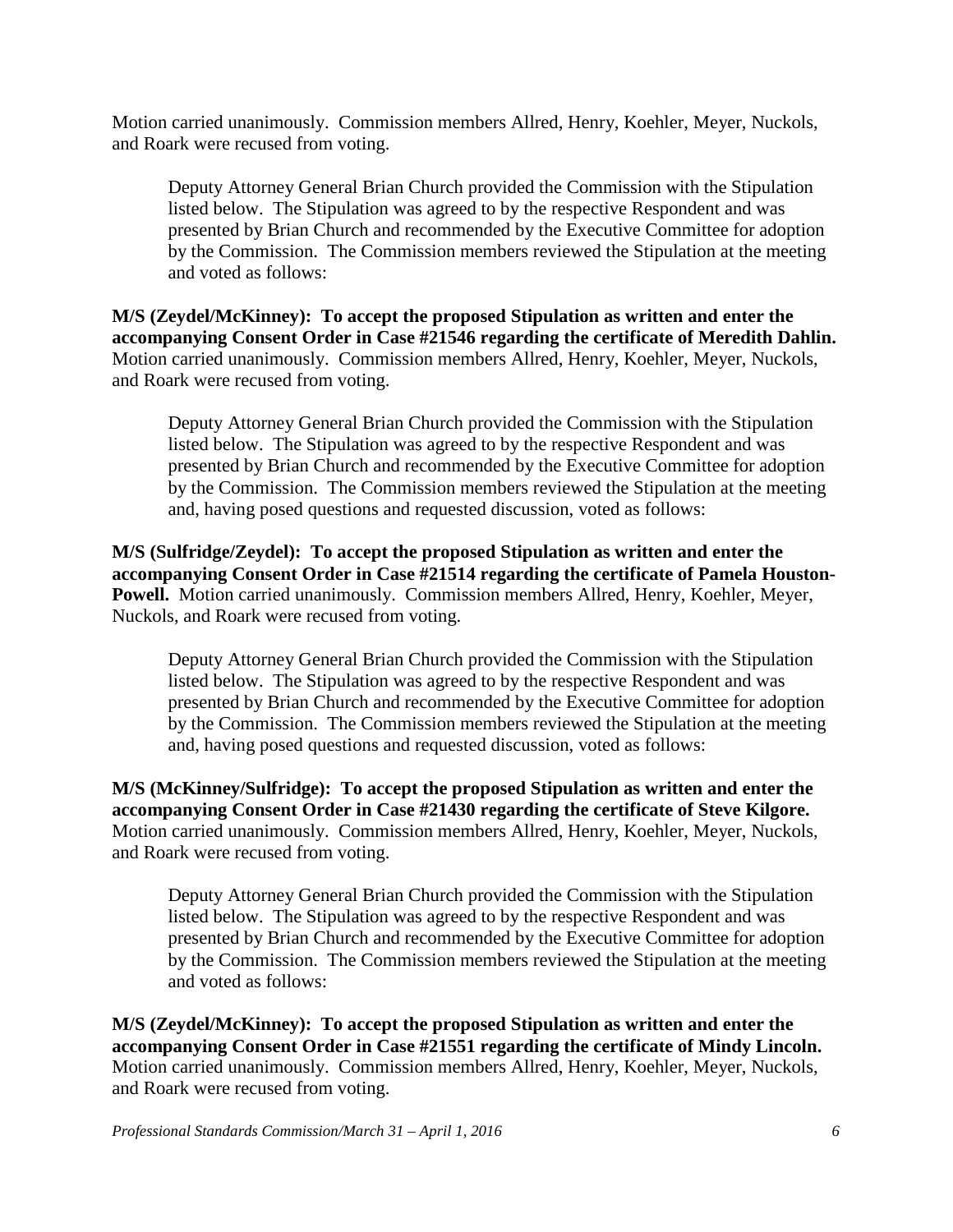Deputy Attorney General Brian Church provided the Commission with the Stipulation listed below. The Stipulation was agreed to by the respective Respondent and was presented by Brian Church and recommended by the Executive Committee for adoption by the Commission. The Commission members reviewed the Stipulation at the meeting and voted as follows:

**M/S (Sulfridge/McKinney): To accept the proposed Stipulation as written and enter the accompanying Consent Order in Case #21520 regarding the certificate of Christy McNeal.**  Motion carried unanimously. Commission members Allred, Henry, Koehler, Meyer, Nuckols, and Roark were recused from voting.

Deputy Attorney General Brian Church provided the Commission with the Stipulation listed below. The Stipulation was agreed to by the respective Respondent and was presented by Brian Church and recommended by the Executive Committee for adoption by the Commission. The Commission members reviewed the Stipulation at the meeting and voted as follows:

**M/S (McKinney/Zeydel): To accept the proposed Stipulation as written and enter the accompanying Consent Order in Case #21541 regarding the certificate of Jennifer Sandmeyer.** Motion carried unanimously. Commission members Allred, Henry, Koehler, Meyer, Nuckols, and Roark were recused from voting.

Deputy Attorney General Brian Church provided the Commission with the Stipulation listed below. The Stipulation was agreed to by the respective Respondent and was presented by Brian Church and recommended by the Executive Committee for adoption by the Commission. The Commission members reviewed the Stipulation at the meeting and, having posed a question and requested discussion, voted as follows:

**M/S (McKinney/Sulfridge): To accept the proposed Stipulation as written and enter the accompanying Consent Order in Case #21508 regarding the certificate of Craig Swart.**  Motion carried unanimously. Commission members Allred, Henry, Koehler, Meyer, Nuckols, and Roark were recused from voting.

Deputy Attorney General Brian Church provided the Commission with the Stipulation listed below. The Stipulation was agreed to by the respective Respondent and was presented by Brian Church and recommended by the Executive Committee for adoption by the Commission. The Commission members reviewed the Stipulation at the meeting and voted as follows:

**M/S (Zeydel/Sulfridge): To accept the proposed Stipulation as written and enter the accompanying Consent Order in Case #21532 regarding the certificate of Patricia Valenzuela.** Motion carried unanimously. Commission members Allred, Henry, Koehler, Meyer, Nuckols, and Roark were recused from voting.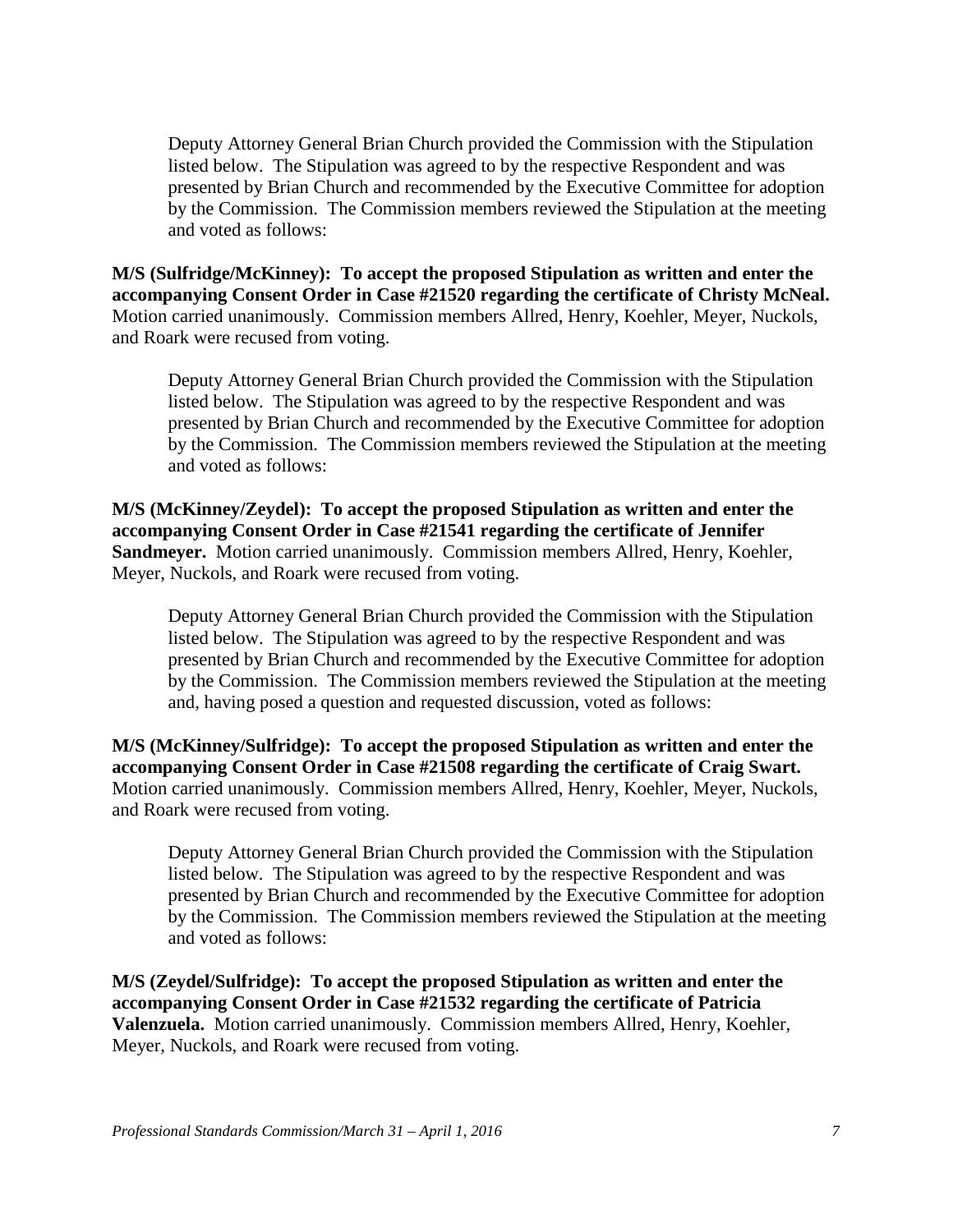Deputy Attorney General Brian Church provided the Commission with the Stipulation listed below. The Stipulation was agreed to by the respective Respondent and was presented by Brian Church and recommended by the Executive Committee for adoption by the Commission. The Commission members reviewed the Stipulation at the meeting and, having posed questions and requested discussion, voted as follows:

**M/S (Sulfridge/Zeydel): To accept the proposed Stipulation as written and enter the accompanying Consent Order in Case #21529 regarding the certificate of Debra White.**  Motion carried unanimously. Commission members Allred, Henry, Koehler, Meyer, Nuckols, and Roark were recused from voting.

Deputy Attorney General Brian Church provided the Commission with the Stipulation listed below. The Stipulation was agreed to by the respective Respondent and was presented by Brian Church and recommended by the Executive Committee for adoption by the Commission. The Commission members reviewed the Stipulation at the meeting and, having posed questions and requested discussion, voted as follows:

**M/S (Zeydel/McKinney): To accept the proposed Stipulation as written and enter the accompanying Consent Order in Case #21527 regarding the certificate of Rose Ann Abrahamson.** Motion carried. Commission members Allred, Henry, Koehler, Meyer, Nuckols, and Roark were recused from voting.

Deputy Attorney General Brian Church reviewed for the Commission the instances of misconduct, the statutes and principles in the *Code of Ethics for Idaho Professional Educators* that were violated, and the conditions of discipline imposed in the Stipulation and Consent Order for William McCarrell, Jr., Case #21010. The Commission had previously entered a Consent Order for this individual in 2011, agreeing to a Stipulation. Brian then presented to the Commission a recently-received Motion to Modify Stipulation and Consent Order from the attorney for William McCarrell, Jr. Brian first asked the Commission if they would accept the documentation recently submitted by William McCarrell, Jr. as items satisfying the discipline requirements for reinstatement; the Commission voted to **reject the submitted documentation**. Brian then asked for the Commission's decision on the Motion to Modify Stipulation and Consent Order; the Commission voted to **deny the motion** and take no further action on the motion.

Lisa Colón reported on an email/question received from Amy White, a local attorney representing a law firm that provides legal counsel to several school districts throughout Idaho. Amy White's question related to DonorsChoose.org, the website of a nonprofit organization that allows individuals to donate directly to public school classroom projects, and the organization then funds the projects requested by teachers. DonorsChoose considers the item purchased through a DonorsChoose award the personal property of the teacher. Questions/concern raised about such funding and the items received, however, include whose property is the item received; can the educator take the item with him when changing schools or districts; how are the possible tax consequences decided for the teacher who claims the item is now his personal property; would the Commission expect such a situation to be reported as a Code of Ethics violation; does the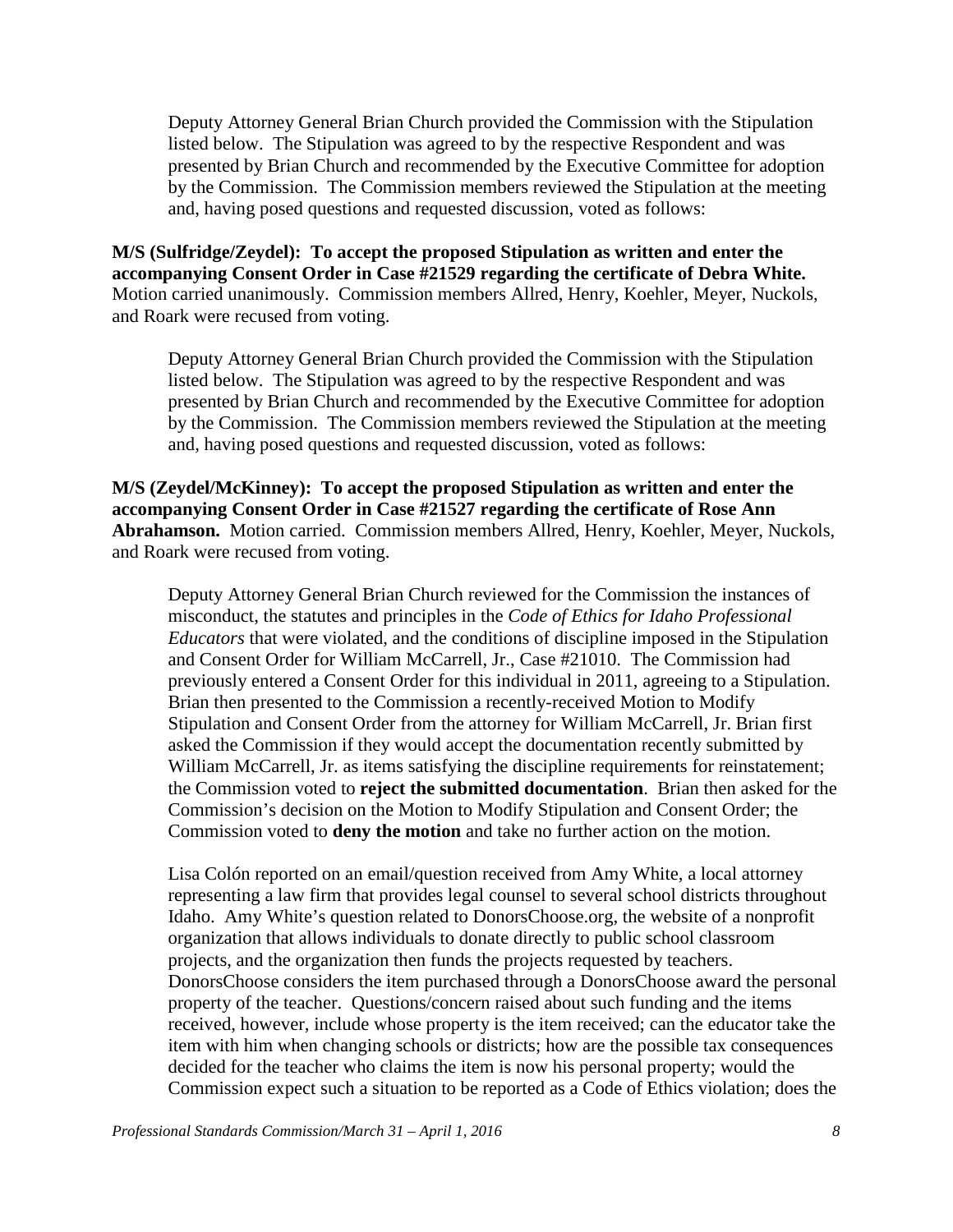Code of Ethics need to be revised to be more current, etc. It was decided that this issue will be discussed further in the Executive Committee, and a recommendation will be brought forth to the full Commission in June.

## **ADMINISTRATIVE REPORT**

Commission administrator Lisa Colón (unless indicated otherwise) reported on the following.

- 1. The Standards Committee will be reviewing what ICEP is proposing in the way of standards for clinical practice (student teaching) and will then provide feedback on that effort.
- 2. The regional career fairs (where hiring school districts will be able to have access to graduating educator preparation program candidates) are scheduled as follows: Nampa – April 5; Twin Falls – April 21; Coeur d'Alene – May 11; Moscow – May 12. Currently there are 11 out of 15 school districts participating in the Nampa career fair. The higher education institutions are recommending that their candidates attend all of the career fairs.
- 3. Last year's proposed rule changes from the Standards Committee were all approved by the 2016 legislature.
- 4. The report from the September 19-22 Idaho State University program review will be considered by the Standards Committee at this March meeting. The Boise State University program review was just completed on March 5-8.
- 5. The Mathematics, Science, Elementary Education, Pre-Service Technology, and Visual/Performing Arts standards reviews have now all been completed.
- 6. Lisa and Cina Lackey attended the National Association of State Directors of Teacher Education and Certification (NASDTEC) Winter Symposium in February, and Cina participated in the National Association for Alternative Certification (NAAC) Conference in March.
- 7. Upcoming staff travel includes the following: Region 3 Career Fair (April 5) Lisa; Idaho Prevention and Support Conference (April 12-15) – Cina, Annette Schwab, Shannon Haas; Region 4 Career Fair (April 21) – Lisa; Idaho Falls Ethics Hearing (April 28-29) – Annette, Shannon, Lisa, and Brian Church; Educational Testing Service (ETS) Site Visit (May 3-6) – Lisa and Cina; Regions 1 and 2 Career Fairs (May 11-12) – Lisa; Council for the Accreditation of Educator Preparation (CAEP) Clinic (May 18-20) – Lisa and Annette; NASDTEC Annual Meeting (June 4-7) – Lisa and Cina; Council of Chief State School Officers (CCSSO) – National and State Collaboration for Educator Excellence (NSCEE) Annual Summit (June 8-10) – Lisa and Cina.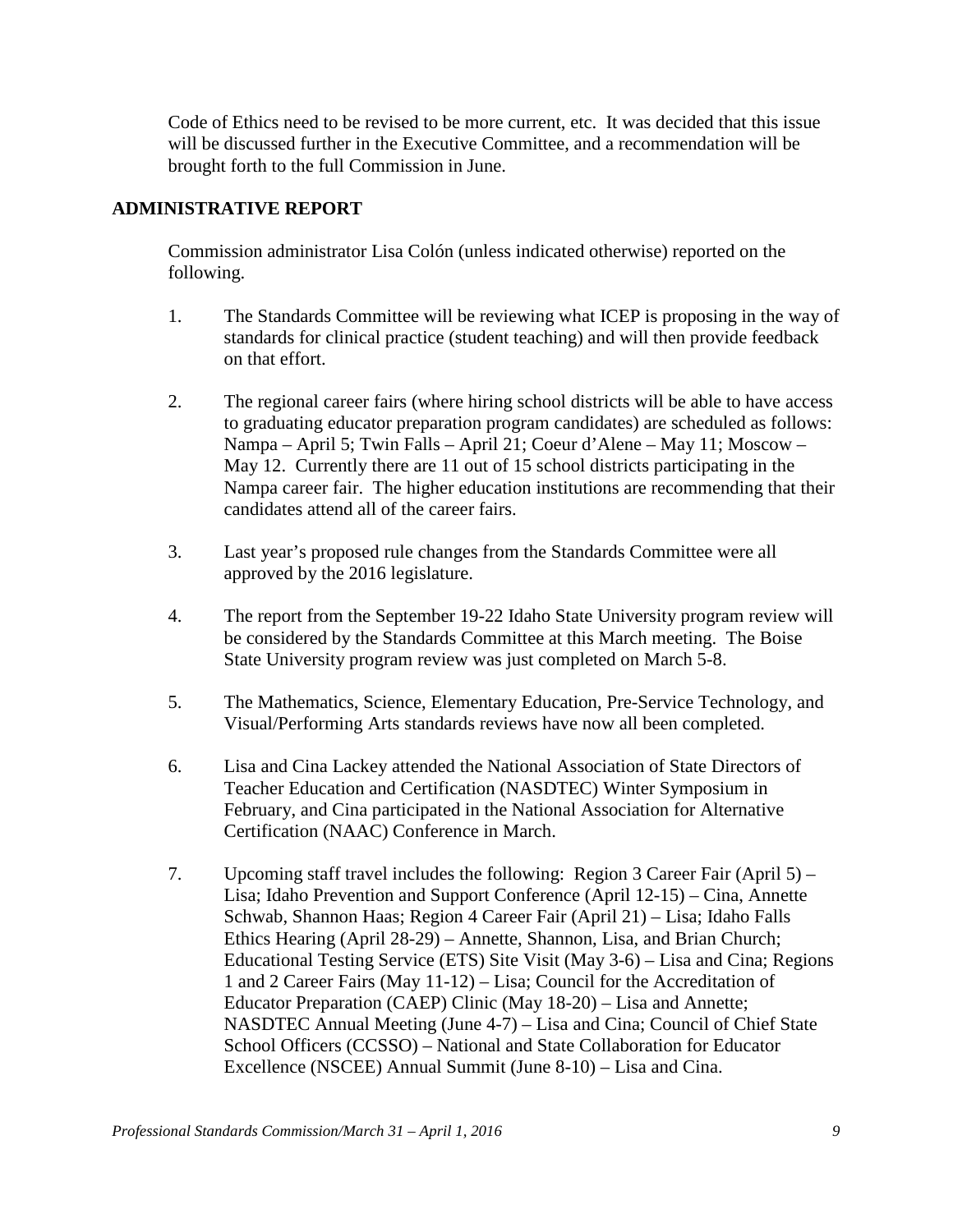#### **AUTHORIZATIONS COMMITTEE**

Chair Elisa Saffle reported that during their March 31 meeting, the Authorizations Committee recommended that the Commission approve the following new Teacher to New Certificate/Endorsement requests (for the 2015-2016 school year):

BEASLEY, Susan, Horseshoe Bend #73, Economics 6/12 BLACKER, Kristi, Middleton #134, Generalist K/12 BOHRER, Jennifer, Taylor's Crossing Charter School #461, American Government/Political Science 6/12 COLOMBINI, Kimberly, West Bonner County #83, Chemistry 6/12 DABELL, Trent, Jefferson County Joint #251, School Principal Pre-K/12 DINNING, Kevin, West Bonner County #83, School Principal Pre-K/12 FOSTER, Jennifer, West Ada #2, Natural Science 6/12 HOWARD, David, Kellogg Joint #391, Spanish 6/12 KEEFER, Kayleen, Idaho STEM Academy #485, Health 6/12 McCAFFERY, Catherine, Caldwell #132, Birth/Grade 3 RAINO, Jenna, Garden Valley #71, Chemistry 6/12 TANKERSLY, Wesley, Marsing Joint #363, Health K/12

Chair Elisa Saffle reported that during their March 31 meeting, the Authorizations Committee recommended that the Commission approve the following new Teacher to New Certificate/Endorsement requests (for the 2016-2017 school year):

FULGENZI, Eric, Forrest M. Bird Charter School #487, Spanish 6/12

During their March 31 meeting, the Authorizations Committee recommended that the Commission approve the following renewal Teacher to New Certificate/Endorsement requests (for the 2015-2016 school year):

BRADLEY, Charlene, West Ada #2, Generalist K/12 (4) DUBOSE, Jason, Caldwell #132, Generalist K/12 (2) LINDQUIST, Derek, Melba Joint #136, English as a New Language K/12 (2) LITTLE, Tim, Marsing Joint #363, School Principal Pre-K/12 (3) SWIFT, Caroline, Whitepine Joint #288, Business Technology Education 6/12 (2)

During their March 31 meeting, the Authorizations Committee recommended that the Commission approve 27 Alternative Authorization - Content Specialist Endorsement requests (for the 2015-2016 school year).

During their March 31 meeting, the Authorizations Committee recommended that the Commission deny 1 Alternative Authorization – Content Specialist Endorsement request (for the 2015-2016 school year).

Lisa Colón noted that the one-year State Board of Education Emergency Provisional Certificate is now available. Information on that certificate can be found within the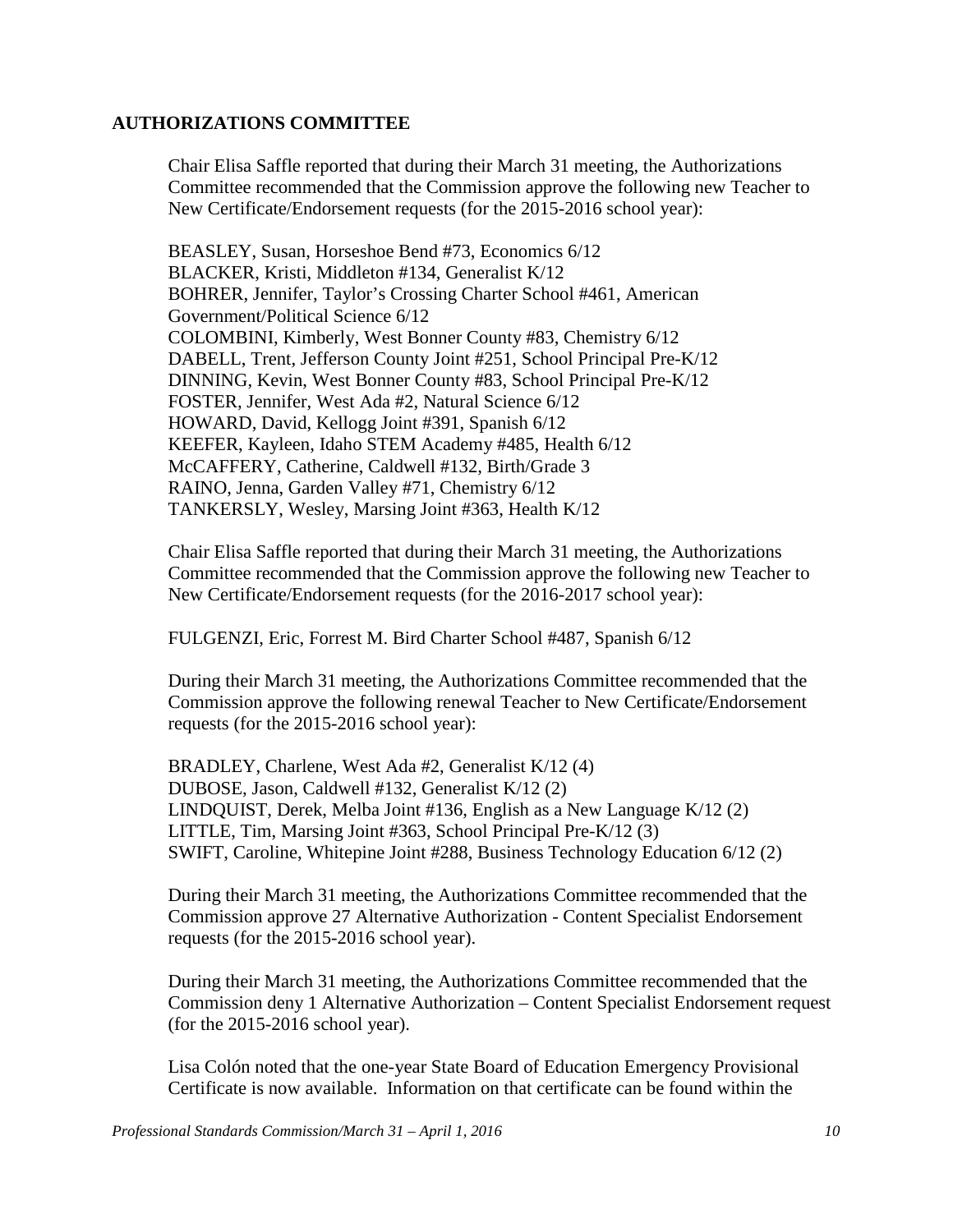application packet on the following website: [http://www.sde.idaho.gov/cert-psc/cert/alt](http://www.sde.idaho.gov/cert-psc/cert/alt-auth.html)[auth.html.](http://www.sde.idaho.gov/cert-psc/cert/alt-auth.html)

## **The Commission ACCEPTED the report of the Authorizations Committee.** Motion carried unanimously.

### **PROFESSIONAL DEVELOPMENT COMMITTEE**

In Chair Ginny Welton's absence, committee member Elisa Saffle reported that the committee invited Rick Kennedy, Instructional Technology Coordinator in the Department of Education, to discuss the Educational Resource Library (ERL or "earl") on the Department of Education website and how it may be used to support professional development relating to the Code of Ethics. The Code of Ethics/Professional Standards Commission will be a link on ERL. Through this link educators applying for, reinstating, or revising their certification will be able to access several different types of typical ethics cases that are being developed and learn about the scenario in each case, why it was a violation, and why it was in opposition to a specific principle in the Code of Ethics.

**The Commission ACCEPTED the report of the Professional Development Committee.**  Motion carried unanimously.

### **BUDGET SUBCOMMITTEE**

In Chair Laural Nelson's absence, committee member Mikki Nuckols reported that for the month of December, revenue was \$15,660; expenditures were \$52,616, with expenditures exceeding revenue by \$36,956. In addition to routine operational costs, there were the following expenses: \$400 – Commission meetings and Commission member bags; \$2,300 – contracted investigator services; \$4,000 – standards reviews for Math and all of the Science areas; \$700 – Cina's attendance at the NASDTEC Winter Symposium. It should be noted that there were three pay periods in December.

For the month of January, revenue was \$30,790; expenditures were \$44,877, with expenditures exceeding revenue by \$14,087. Expenses not part of routine operational costs during the month included the following: \$6,600 – January Commission meeting; \$5,000 – standards reviews for all of the Science areas and Elementary Education; \$750 – Cina's attendance at the NAAC Conference; \$2,500 – remainder of cost for ISU program review.

For February, revenue was \$37,195; expenditures were \$42,415, with expenditures exceeding revenue by \$5,220. Expenses not part of routine operational costs during the month included the following: \$250 – remainder of cost for January Commission meeting; \$4,500 – standards reviews for all of Science areas, Elementary Education, and Pre-Service Technology; \$150 – supplies for upcoming standards reviews; \$1,000 – Cina's attendance at the NAAC Conference and Lisa and Cina's attendance at a CCSSO meeting. The accounting reports for all three months were reconciled and balanced.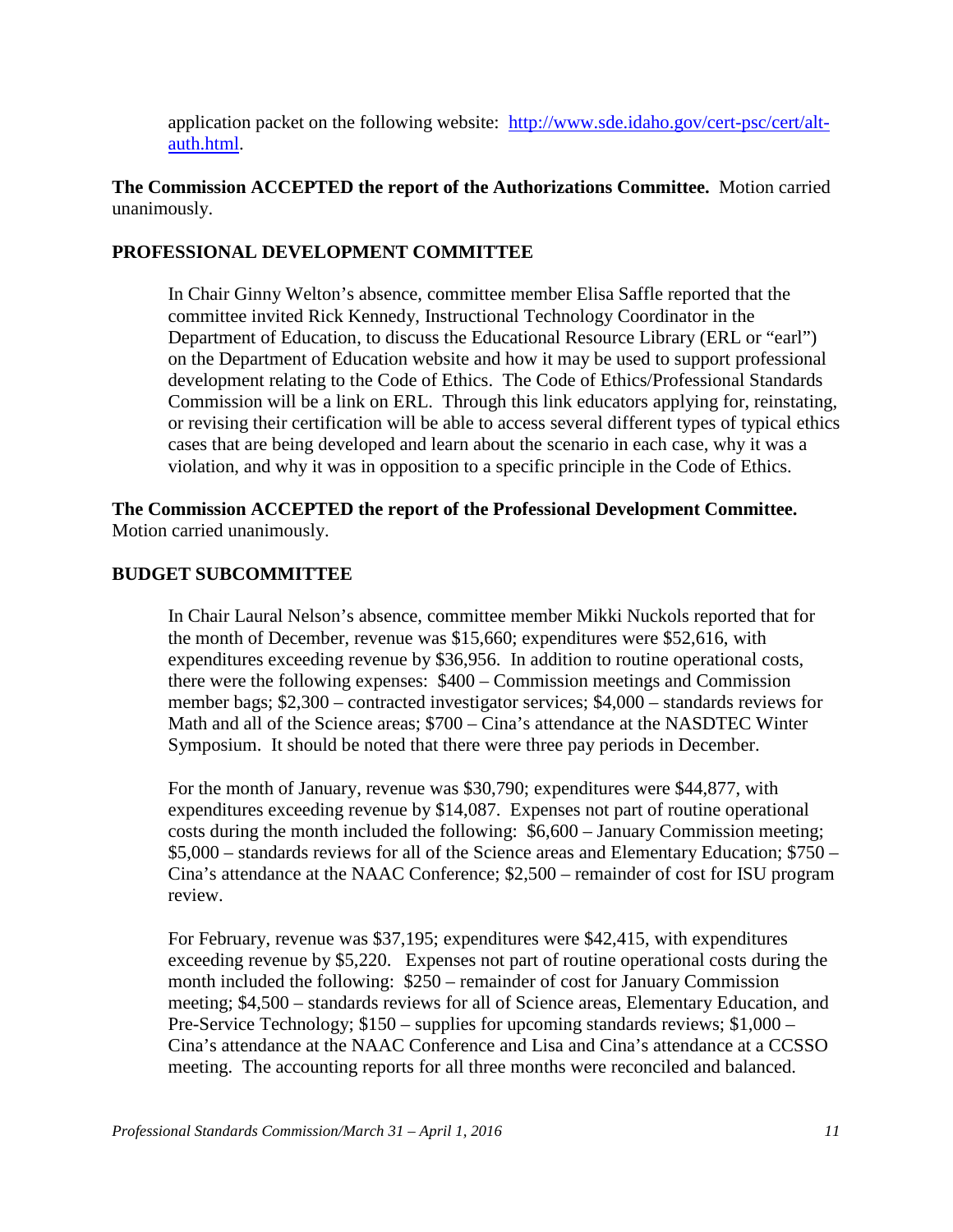**The Commission ACCEPTED the report of the Budget Subcommittee.** Motion carried unanimously.

# **STANDARDS COMMITTEE**

Chair Heather Van Mullem reported on the following committee discussion items (unless indicated otherwise):

- 1. Committee members have decided to postpone their work on the Standards Committee working plan and the Commission Procedures Manual until next year.
- 2. The State Board's Idaho Indian Education Committee visited the meeting and shared their recommendations for consideration regarding closing the academic gaps in the education of American Indian students in Idaho. These recommendations will be brought to the Core Standards Review scheduled for November of 2016. The Indian Education Summit will be held June 13 and 14 in Boise. The theme of the summit is Culturally Responsive Teaching: Practice and Purpose.
- 3. The Idaho Higher Education Literacy Partnership (IHELP) group visited the meeting and shared the updates on their work since the January Commission meeting. Their next task is to create competencies under the four Literacy Standards for Educator Preparation that they will be proposing to the Idaho Literacy Committee.
- 4. Brigham Young University Idaho has proposed a new program for certification – Special Education – K/12 Generalist Teacher.

**The Commission PASSED the Standards Committee's recommendation to conditionally approve the Brigham Young University – Idaho/Special Education – K/12 Generalist Teacher new program proposal.** Motion carried unanimously.

5. The committee discussed the state team report from the Idaho State University program approval onsite visit and reviewed the institution's revisions for three of its programs.

**After consideration of Idaho State University's planned revisions for its English as a New Language, Economics, and English Language Arts programs, the Commission PASSED the Standards Committee's recommendation to approve the Idaho State University state team report as written with a change in status from Not Approved to Conditionally Approved for the following programs:**

- **English as a New Language**
- **Economics**
- **English Language Arts**

Motion carried unanimously.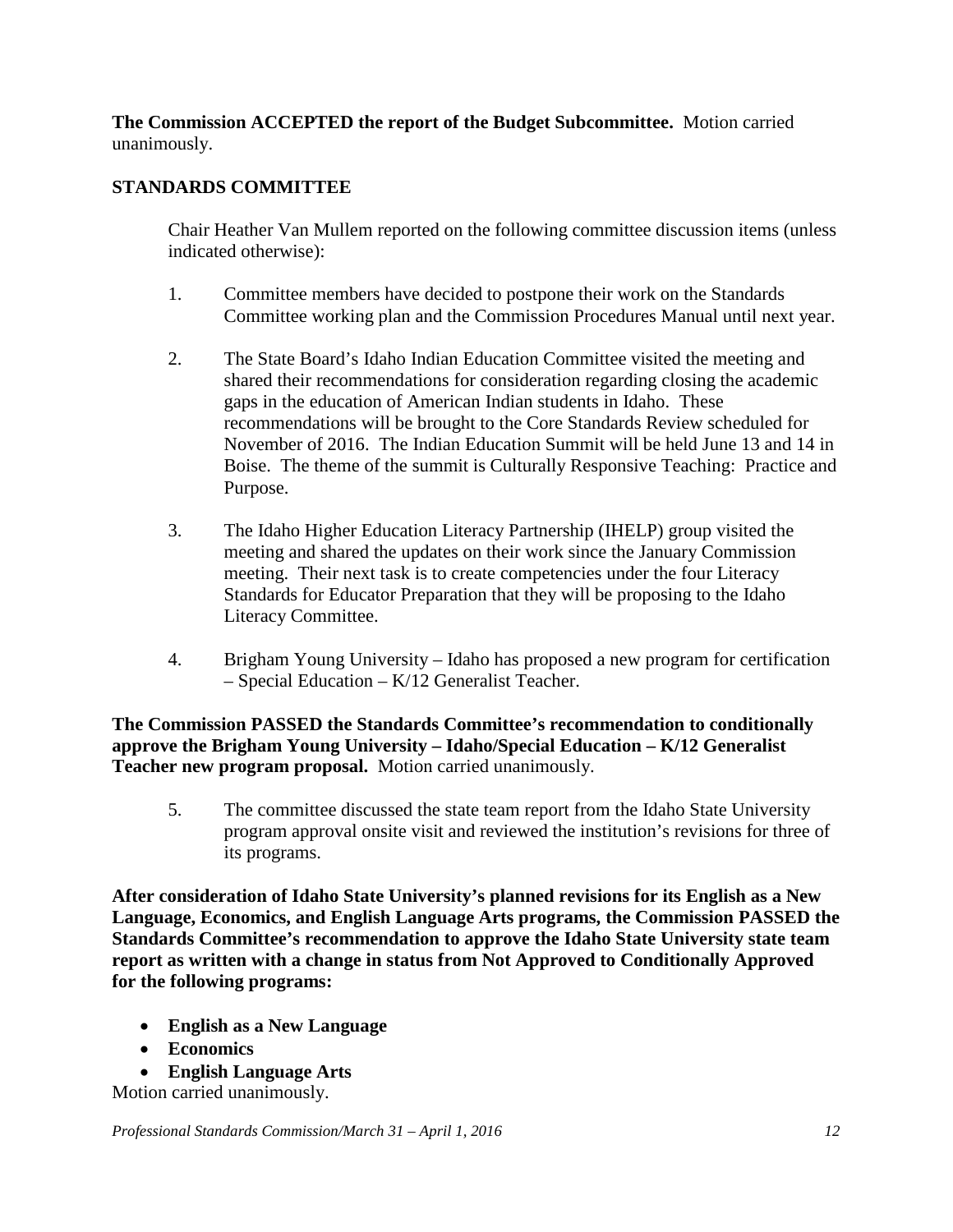- 6. ICEP has been tasked with developing proposed Clinical Supervision Standards for consideration as requirements for institutional recommendations and had requested that the Standards Committee provide feedback on the standards. The committee reviewed the standards and supports the draft of the Clinical Supervision Standards as written.
- 7. After considerable revision effort, the Program Review Manual has now been completed. It covers the full unit review, state-specific requirements, and focused visits.

**The Commission PASSED the Standards Committee's recommendation to approve the Program Review Manual for use, with minor technical changes as necessary by staff, for implementation during 2016-2017.** Motion carried unanimously.

8. The committee discussed program approval reviews that will be conducted through the national accrediting body of the Council for the Accreditation of Educator Preparation (CAEP) and state program review expenses. CAEP has agreed to provide training to program approval team individuals selected by the State Department of Education to review the educator preparation programs of institutions that do not participate in CAEP. Each of those institutions will cover the cost of the CAEP portion of their program review.

**The Commission PASSED the Standards Committee's recommendation to encourage the training of Department of Education program approval state team members by CAEP.**  Motion carried unanimously.

9. The committee considered the recommendations from the content area experts who reviewed/revised standards in the following areas during the 2015-2016 academic year: mathematics; science; elementary education; pre-service technology; and visual/performing arts.

**The Commission PASSED the Standards Committee's recommendation to approve the Mathematics Standards and Mathematics Endorsement as written.** Motion carried unanimously.

> Lisa Colón noted that anyone who has a Basic Mathematics Endorsement will now be able to teach geometry.

**The Commission PASSED the Standards Committee's recommendation to approve the Biology, Chemistry, Earth/Space Science, Natural Science, Physical Science, and Physics Standards as written and to approve the Biology, Chemistry, Earth/Space Science, Natural Science, Physical Science, and Physics Endorsements with the change to remove capitalization in text when referring to content, not a specific course name.** Motion carried unanimously.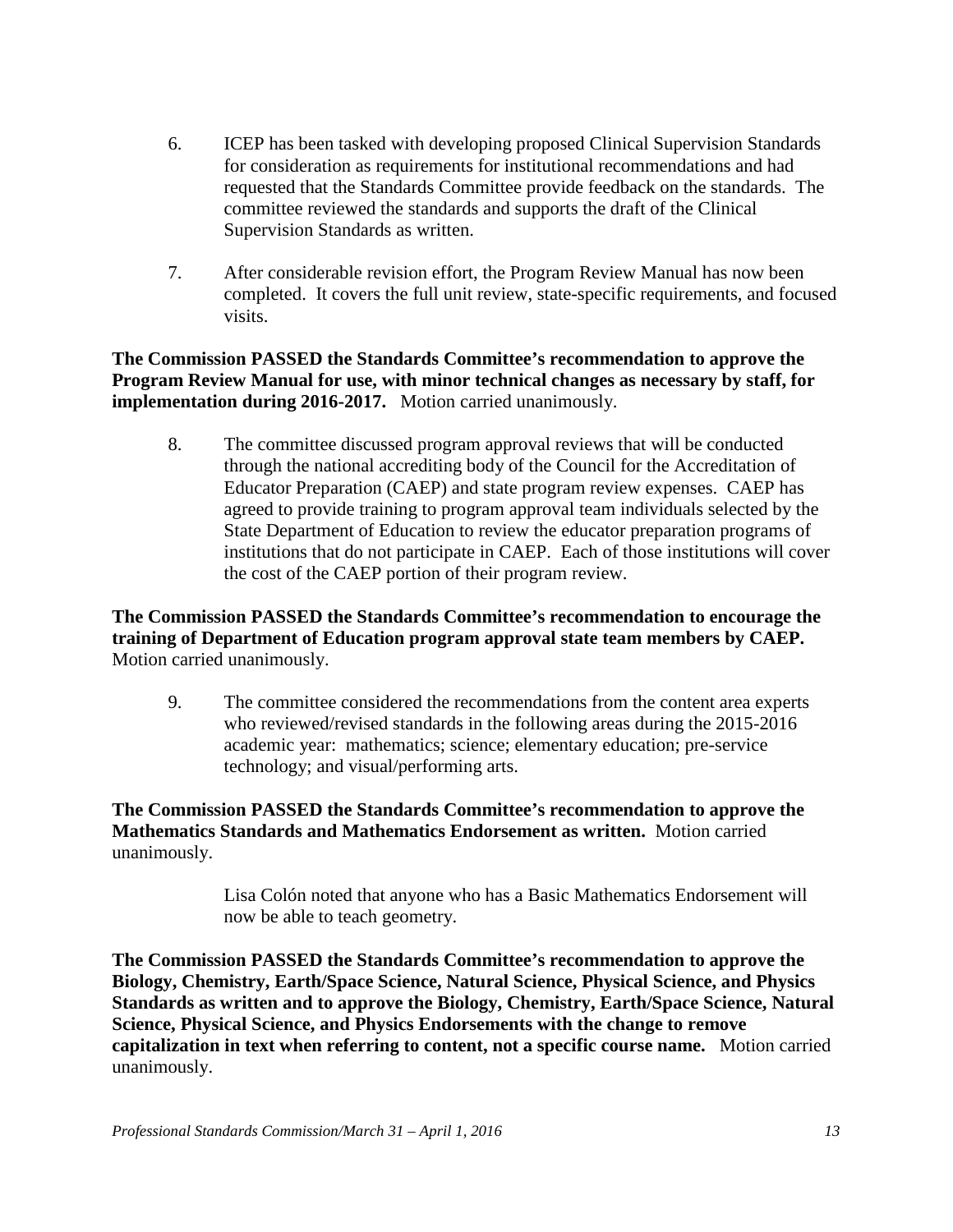**The Commission PASSED the Standards Committee's recommendation to approve the Elementary Education Standards with the removal of outside grade range language, as State Board staff, in collaboration with stakeholders, is working on a solution to address teaching outside the grade range area; the Commission PASSED the Standards Committee's recommendation to approve the Elementary Education Endorsement as written.** Motion carried unanimously.

> Lisa Colón added that the Elementary Education content area experts 1) recommended adding the All Subjects K-8 Endorsement into rule and 2) were very specific and deliberate with their content area language so that it encompassed all content areas, including the arts, the STEM disciplines, language arts, social studies, science, health education, physical education, mathematics, and math practices, and would ensure that institutions are preparing candidates who are up to Idaho standards in all subject areas.

**The Commission PASSED the Standards Committee's recommendation to approve the Pre-Service Technology Standards as written.** Motion carried unanimously.

**The Commission PASSED the Standards Committee's recommendation to approve the Visual/Performing Arts Standards and the Visual/Performing Arts Endorsement as written.** Motion carried unanimously.

> Heather Van Mullem added that the Visual/Performing Arts Standards and Endorsement Review Team recommended that the Department of Education convene a group of content area experts in Dance to consider a Dance Endorsement. The Standards Committee recommends that the Department of Education follow through on convening that group of content experts.

Lisa Colón added that Drama will now be known as Theatre Arts.

10. In the area of completed 2015-2016 teacher preparation program reviews, that of Idaho State University was conducted September 19-22, 2015, and that of Boise State University was conducted March 5-8, 2016.

Standards Committee member Dana Johnson thanked Lisa Colón for her continuing work at developing a matrix of approved higher education programs across Idaho. This valuable resource will be available in the near future for reference by high schools for college and career readiness and also by higher education institutions.

**The Commission ACCEPTED the report of the Standards Committee.** Motion carried unanimously.

#### **EXECUTIVE COMMITTEE**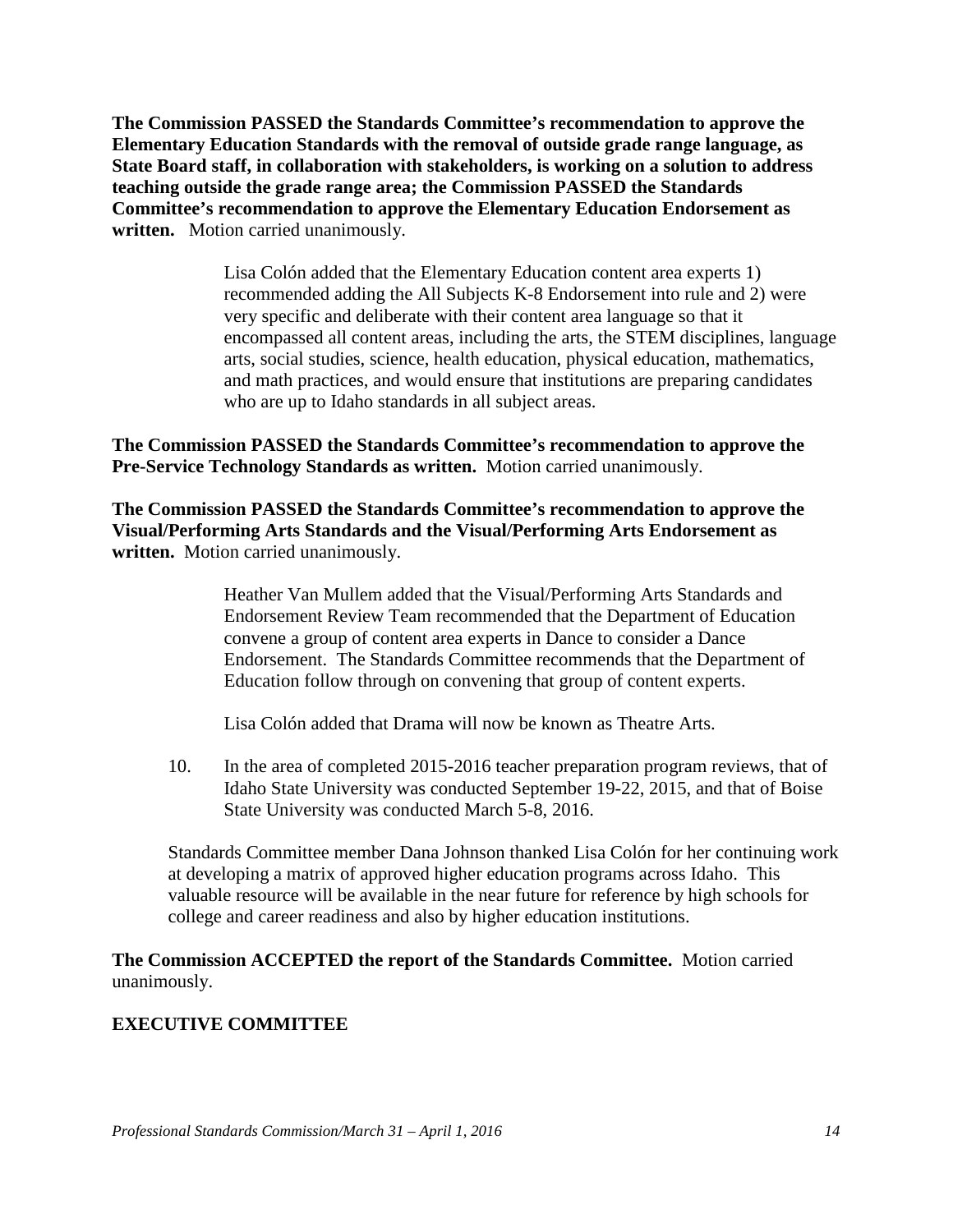Chair Esther Henry reported that the Executive Committee met with Deputy Attorney General Brian Church, Shannon Haas, and Annette Schwab to discuss ethics case information.

The committee discussed the Code of Ethics principle regarding the \$50 monetary gift limitation for educators (see page 8, CONSIDERATION OF STIPULATIONS/FINAL ORDERS BY FULL COMMISSION, last paragraph). Committee members felt that any equipment donations, etc. should be assigned to a particular school or district rather than an individual teacher. Brian Church will draft language to that effect for consideration at the June meeting.

## **M/S (Chipman/Allred): To move the Executive Committee into Executive Session, which was entered for the Executive Committee to consider investigatory records exempt from disclosure under Chapter 1 of Title 74, Idaho Code.** Motion carried unanimously.

Brian reviewed the 14 cases needing Executive Committee decisions.

## **M/S (Chipman/Koehler): To move the Executive Committee into Open Session, after entering Executive Session to consider investigatory records exempt from disclosure under Chapter 1 of Title 74, Idaho Code.** Motion carried unanimously.

Esther Henry reported that actions taken by the Executive Committee included: 4 no probable cause; 3 indefinite suspension with conditions; 5 letters of reprimand; 1 revocation; and 1 case was pulled by Brian Church.

There are 10 cases for the Executive Committee to review for further consideration. Of those, there are 6 in which the committee decided that there should be no change to the previous stipulation; 1 in which an additional requirement was added; 1 in which the date of completion was changed to reflect time served; 1 in which there was a voluntary surrender of certificate; and 1 in which a requirement was removed from the stipulation.

Additionally, there are 2 ethics hearings scheduled – one on April 8 in Boise and another on April 29 in the Idaho Falls area. There are 4 cases on hold; 1 case awaiting response from the respondent; 12 cases in which the administrative complaints have been filed; 15 cases needing Commission staff/deputy attorney general action; and 6 cases closed.

Lisa Colón updated Commission members on the full-Commission motion made at the October 8-9, 2015, Commission meeting to post on the Commission website the names, case numbers, dates, and final orders in public record Commission ethics cases. Those ethics cases of the past five years will be made available on the website under the Code of Ethics as of April 15, 2016.

**The Commission ACCEPTED the report of the Executive Committee.** Motion carried unanimously.

# **LEADERSHIP TEAM**

*Professional Standards Commission/March 31 – April 1, 2016 15*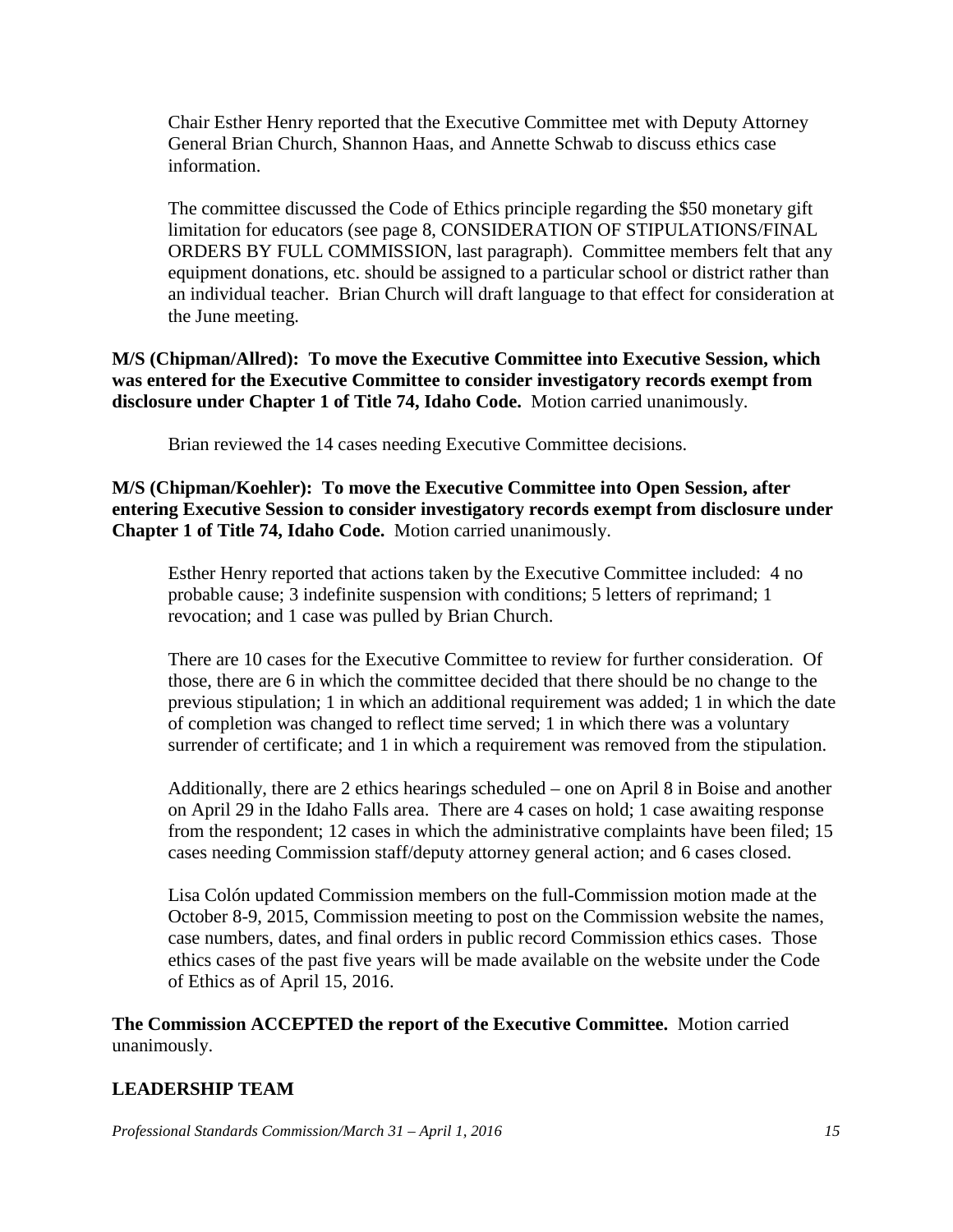Chair Esther Henry reported that the Leadership Team met by teleconference on March 16. At that time, Lisa Colón gave the team a brief summary of her administrative report for the upcoming March Commission meeting. The team reviewed the March full Commission meeting agenda and added the ESSA presentation; they also reviewed the budget. Possible issues with ABCTE were discussed briefly. The next Leadership Team teleconference will be held on June 8.

**The Commission ACCEPTED the report of the Leadership Team.** Motion carried unanimously.

#### **NEW BUSINESS**

### **Setting of Commission 2016-2017 Meeting Dates**

The Commission discussed the scheduling of their meeting dates for 2016-2017.

### **M/S (McKinney/Saffle): To accept the following Commission meeting dates for 2016-2017: September 22-23; November 3-4; January 19-20; March 30-31; and June 8-9.**

### **Hotel Preference for Out-of-Area Members for 2016-2017**

Out-of-area Commission members decided to stay at the downtown Hampton Inn during the 2016-2017 year.

## **COMMUNICATION PLAN**

Heather Van Mullem reported that items of interest in these meeting minutes for member communication to constituencies include the following:

- **HQT Requirement to End July 1.** Under the new Every Student Succeeds Act (ESSA) of 2015, the U.S. Department of Education has announced that the HQT requirement will be removed July 1 (see page 1, EVERY STUDENT SUCCEEDS ACT [ESSA] – CERTIFICATION).
- **Idaho Establishing Criteria for Low-Performing Teacher Preparation Programs.** Current program reporting process to be used for current reporting year; status to be reported at program, not unit, level based on program review status as follows: Approved – appropriately performing, Conditionally Approved – at-risk for low performing, Not Approved – low performing (see page 2, ESTABLISHING CRITERIA FOR LOW PERFORMING PREPARATION PROGRAMS).
- **Authorizations Update.** Teacher-to-New Certificates/Endorsements 18 requests approved; Content Specialist – 27 requests approved, 1 request denied (see page 9, AUTHORIZATIONS COMMITTEE).